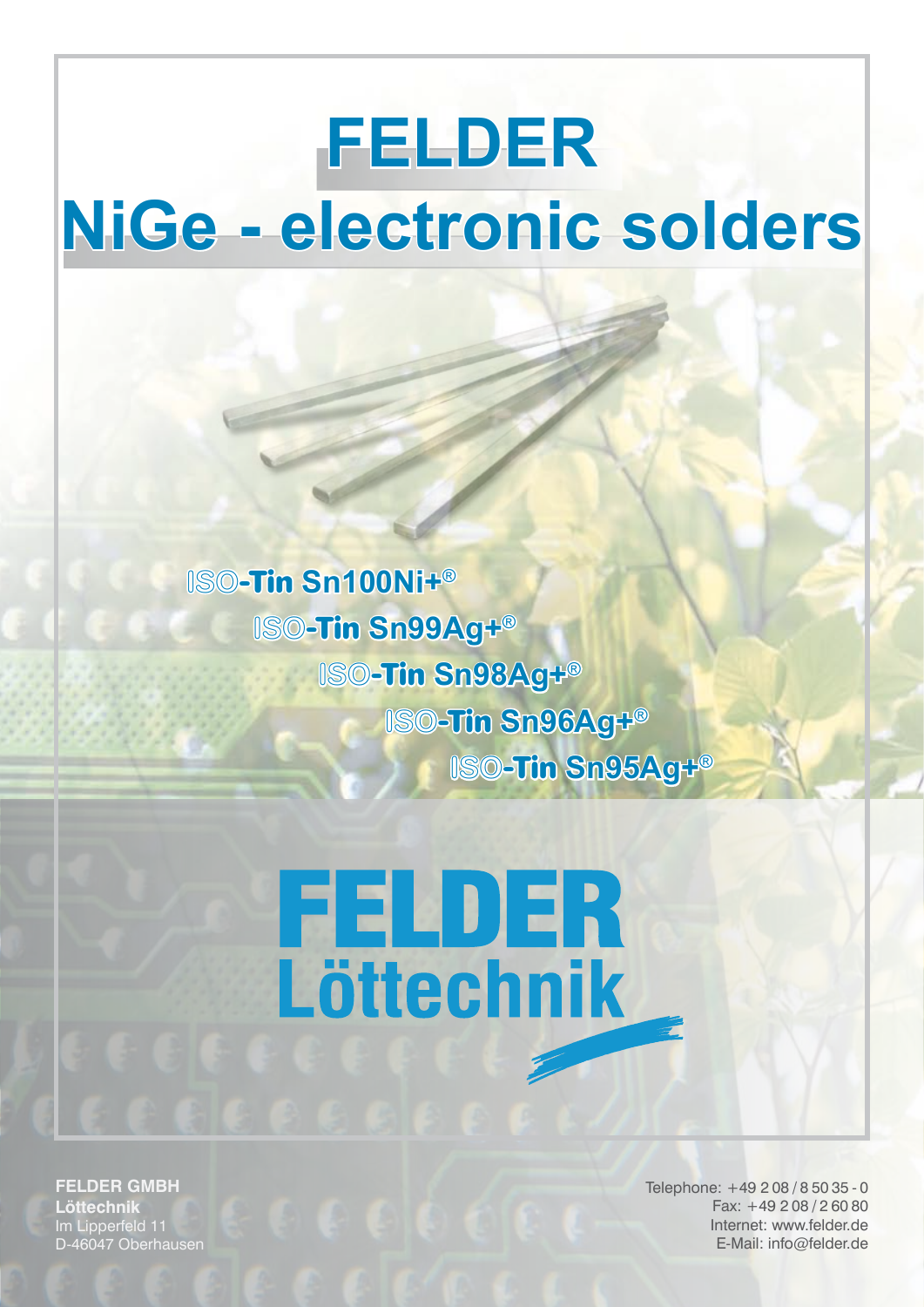

## **FELDER**<br>Löttechnik

#### **FELDER NiGe - electronic solders**

#### **The innovative lead-free electronic solders!**

We produce the complete range of lead-free electronic solders from 0< up to 4,0 % pure silver content according to Fuji-Patent DE 198 16 671.

#### **FELDER** ISO**-Tin Sn100Ni+**® **• Sn99Ag+**® **• Sn98Ag+**® **• Sn96Ag+**® **• Sn95Ag+**®

are patented and further optimized developments of the conventional Sn99,3Cu0,7Ni-alloys with the well-known and outstanding properties:

#### ◘ Ni as barrier layer to

- prevent tin-whiskers
- increase the creep strength of the solder joint by reducing the growth of IM-phase
- prevent corrosion appearances of solder pots and nozzle parts of older soldering units with stainless steel pots and of soldering irons tips - reduce Cu-leachings
- ◘ shiny soldering joints (there is no difference between the look of lead-free or lead-containing soldering joints)
- ◘ homogenous characteristic of the soldering joint's metal structure and therefore an optimal solidification attitude without micro cracks
- ◘ ISO**-Tin Sn100Ni+**® **-** obvious price advantage (ca. 30 %) compared to alloy SAC 305
- 
- 
- ISO**-Tin Sn99Ag+**® **-** obvious price advantage (ca. 30 %) compared to alloy SAC 305
- - ISO**-Tin Sn98Ag+**® **-** obvious price advantage (ca. 15 %) compared to alloy SAC 305

#### **FELDER** ISO**-Tin**® **NiGe - electronic solders can do more!**

**FELDER GMBH Löttechnik** Im Lipperfeld 11 D-46047 Oberhausen Telephone: +49 2 08 / 8 50 35 - 0 Fax: +49 2 08 / 2 60 80 Internet: www.felder.de E-Mail:info@felder.de



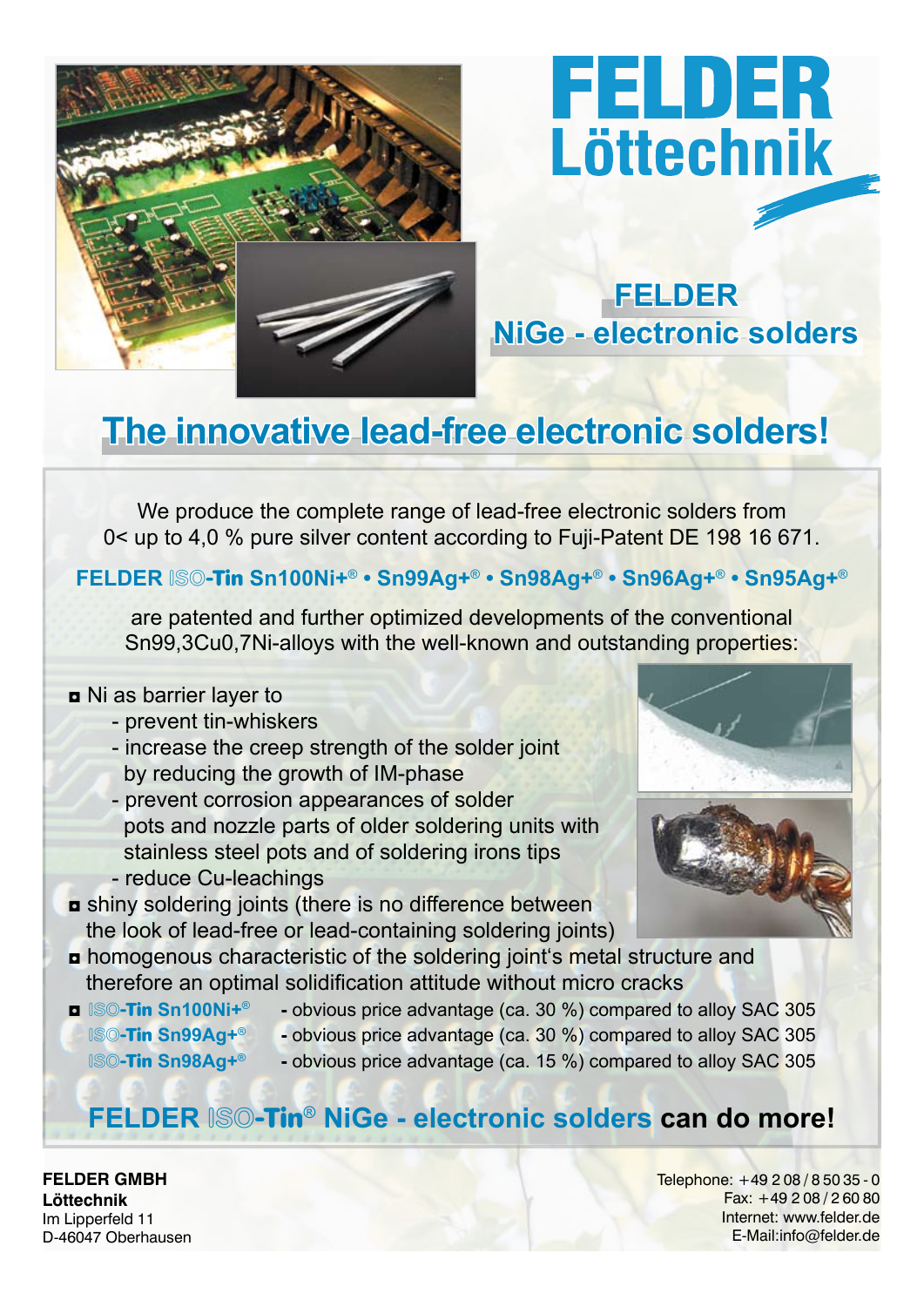#### FELDE **FELDER**  ISO**-Tin**® **NiGe - electronic solders**

#### **The plus + in FELDER** ISO**-Tin**® **NiGe - electronic solders stands for germanium!**

Germanium (Ge) has an oxygen reducing effect and improves the soldering properties as follows:

 $\Box$  Ge reduces the surface tension of the molten solder and thus improves the wetting properties of the SnCuNi-alloy.





- **<u>n</u>** Ge reduces the dross formation compared to Sn99,3Cu0,7Ni about further 50 – 70 %!
- $\Box$  Ge-endowed solder already shows at first sight considerably less surface oxides than conventional
- $\bullet$  Ge improves the tensile strength of the soldering joint about approx. 10 %.
- ◘ Ge further reduces the copper removal and simplifies the refreshing of the solder filling.
- ◘ Ge shows a low rate of consumption. Thus a minimal Ge-part is sufficient and it remains stable in the molten solder.
- ◘ Ge supports the formation of the metal structure formation of the soldering joint and thereby reduces the development of micro cracks.



**FELDER GMBH Löttechnik** Im Lipperfeld 11 D-46047 Oberhausen Telephone: +49 2 08 / 8 50 35 - 0 Fax: +49 2 08 / 2 60 80 Internet: www.felder.de E-Mail: info@felder.de